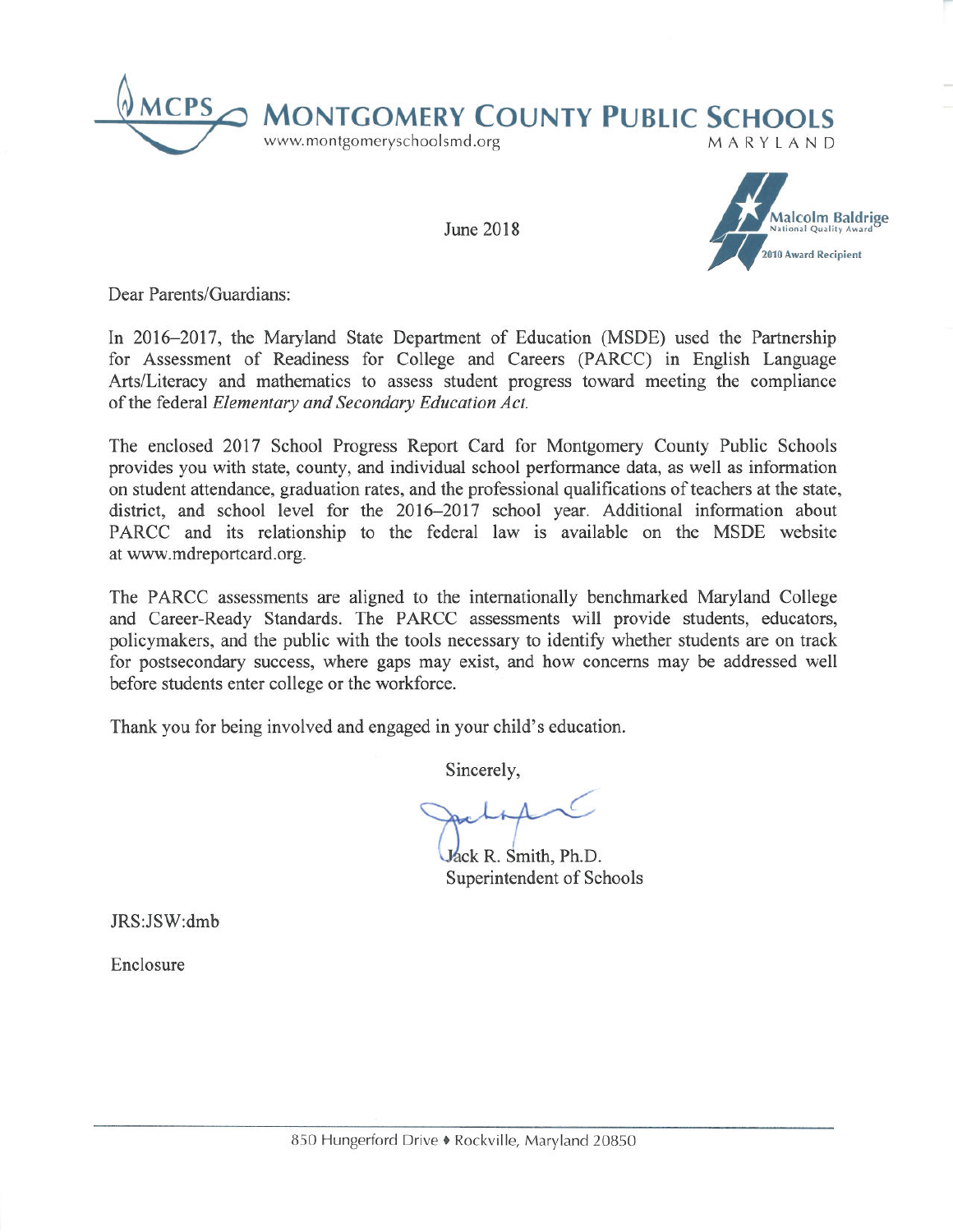# Rock Creek Valley Elementary

**Montgomery County (15:0819)**

|                          | School |                                                 |               | Countv | State |      |                         |      | School |       | County |       | State |
|--------------------------|--------|-------------------------------------------------|---------------|--------|-------|------|-------------------------|------|--------|-------|--------|-------|-------|
| <b>Attendance Rate %</b> | 2017   | 2016                                            | 2017          | 2016   | 2017  | 2016 | Cohort Graduation Rate% | 2017 | 2016   | 2017  | 2016   | 2017  | 2016  |
| Elementary               |        | $\geq$ 95.0 $\geq$ 95.0 $\geq$ 95.0 $\geq$ 95.0 |               |        | 95.0  | 95.6 | 2017 (4-Year Rate)      |      |        | 89.52 |        | 87.67 |       |
| Middle                   |        |                                                 | ≥ 95.0 ≥ 95.0 |        | 94.6  | 95.1 | 2016 (4-Year Rate)      |      |        |       | 89.83  |       | 87.61 |
| High                     |        |                                                 | 92.6          | 93.5   | 91.3  | 92.4 | 2016 (5-Year Rate)      |      |        | 92.03 |        | 89.47 |       |

*͞Ύ͟indicates no students or fewer than 10 students in category.*

#### **Attendance Rate**

Attendance Rate is the percentage of students in school for at least half of the average school day during the school year. Yearly targets were set for attendance so that by the end of school year 2013-14, the state, schools, and school systems would achieve and maintain an attendance rate of at least 94%.

#### **Cohort Graduation Rate**

The U.S. Department of Education requires each state to use an adjusted cohort graduation rate for school accountability. The adjusted cohort graduation rate ensures that all students who entered 9th grade together are counted in the graduation rate at the end of 4 years and at the end of 5 years.

The cohort graduation rate data for 2017 is the 4-year rate for the student cohort entering grade nine for the first time in fall 2013 and graduating no later than 2017. The cohort graduation rate data for 2016 is the 4-year rate for the student cohort entering grade nine for the first time in fall 2012 and graduating no later than 2016. The 2016 5 year rate is the same cohort graduating no later than 2017.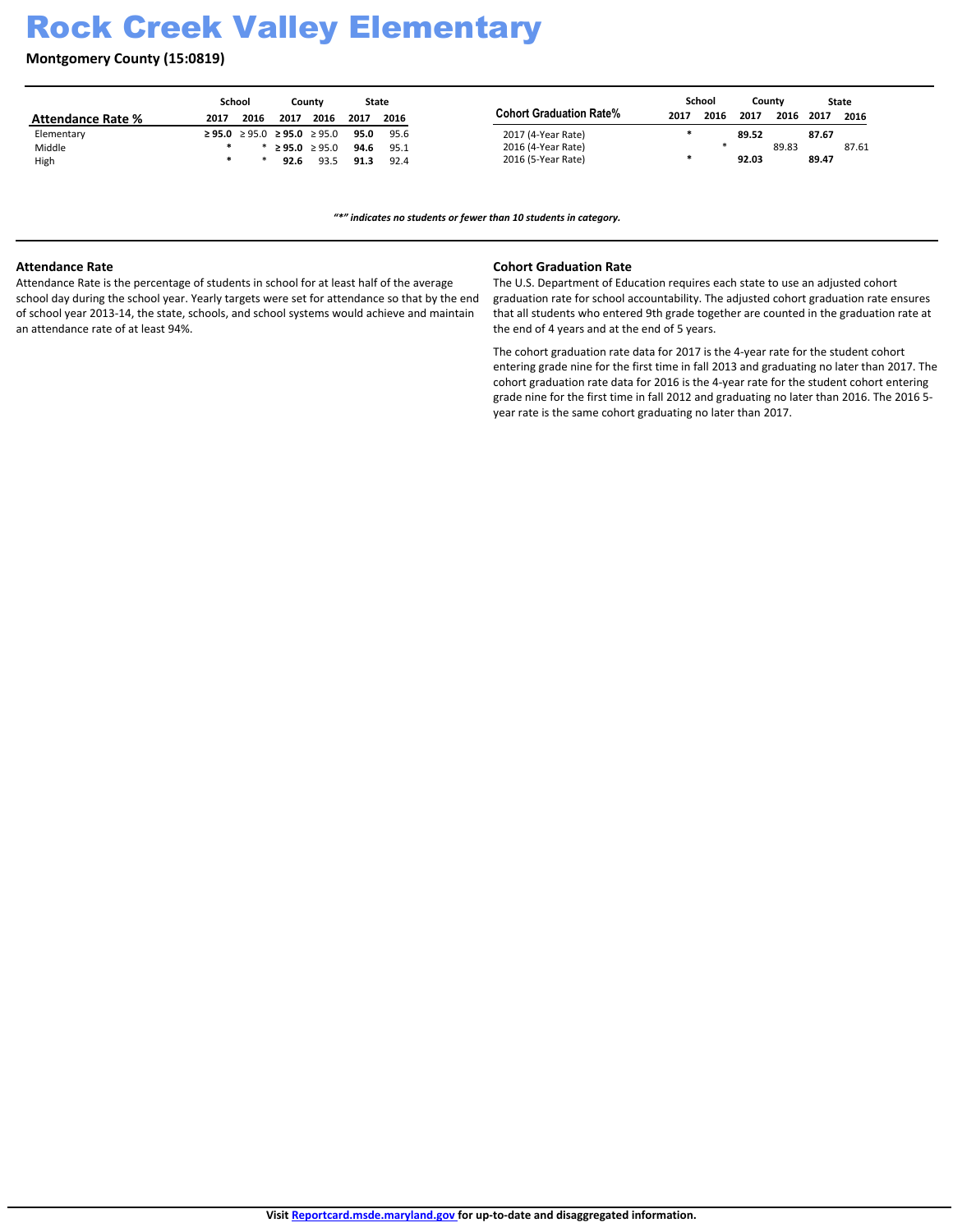# Rock Creek Valley Elementary

### PARCC Assessment Performance Results Summary - 2017

|                         |               |       | <b>Performance Level</b>         |            |                                      |      |                            |      |                         |      |                                 |        |  |
|-------------------------|---------------|-------|----------------------------------|------------|--------------------------------------|------|----------------------------|------|-------------------------|------|---------------------------------|--------|--|
|                         |               |       | Level 1                          |            | Level 2                              |      | Level 3                    |      | Level 4                 |      | Level 5                         |        |  |
|                         | <b>TESTED</b> |       | Did not yet meet<br>expectations |            | <b>Partially met</b><br>expectations |      | Approached<br>expectations |      | <b>Met expectations</b> |      | <b>Exceeded</b><br>expectations |        |  |
|                         |               |       | Count                            | %          | Count                                | %    | Count                      | %    | Count                   | %    | Count                           | $\%$   |  |
| English/Language Arts 3 | <b>State</b>  | 68779 | 14531                            | 21.1       | 11851                                | 17.2 | 14998                      | 21.8 | 24435                   | 35.5 | 2964                            | 4.3    |  |
|                         | County        | 12253 | 2025                             | 16.5       | 1911                                 | 15.6 | 2498                       | 20.4 | 4941                    | 40.3 | 878                             | 7.2    |  |
|                         | School        | 68    | ∗                                | $≤5.0$     | $\overline{4}$                       | 5.9  | 18                         | 26.5 | 34                      | 50.0 | 9                               | 13.2   |  |
| English/Language Arts 4 | <b>State</b>  | 68070 | 9448                             | 13.9       | 12793                                | 18.8 | 17290                      | 25.4 | 22543                   | 33.1 | 5996                            | 8.8    |  |
|                         | County        | 11931 | 1137                             | 9.5        | 1823                                 | 15.3 | 2743                       | 23.0 | 4479                    | 37.5 | 1749                            | 14.7   |  |
|                         | School        | 52    | $\overline{4}$                   | 7.7        | 6                                    | 11.5 | 11                         | 21.2 | 30                      | 57.7 | $\ast$                          | $≤5.0$ |  |
| English/Language Arts 5 | <b>State</b>  | 66143 | 8990                             | 13.6       | 13100                                | 19.8 | 16667                      | 25.2 | 24659                   | 37.3 | 2727                            | 4.1    |  |
|                         | County        | 11865 | 1168                             | 9.8        | 1809                                 | 15.2 | 2760                       | 23.3 | 5281                    | 44.5 | 847                             | 7.1    |  |
|                         | School        | 83    | 5                                | 6.0        | 10                                   | 12.0 | 18                         | 21.7 | 44                      | 53.0 | 6                               | 7.2    |  |
| Mathematics 3           | <b>State</b>  | 69107 | 9897                             | 14.3       | 12592                                | 18.2 | 16900                      | 24.5 | 21589                   | 31.2 | 8129                            | 11.8   |  |
|                         | County        | 12284 | 1103                             | 9.0        | 1851                                 | 15.1 | 2660                       | 21.7 | 4338                    | 35.3 | 2332                            | 19.0   |  |
|                         | School        | 68    | $\ast$                           | $\leq 5.0$ | 6                                    | 8.8  | 21                         | 30.9 | 30                      | 44.1 | 8                               | 11.8   |  |
| <b>Mathematics 4</b>    | <b>State</b>  | 68355 | 9889                             | 14.5       | 15346                                | 22.5 | 17529                      | 25.6 | 22392                   | 32.8 | 3199                            | 4.7    |  |
|                         | County        | 11957 | 1121                             | 9.4        | 2179                                 | 18.2 | 2865                       | 24.0 | 4692                    | 39.2 | 1100                            | 9.2    |  |
|                         | School        | 52    | $\ast$                           | $≤5.0$     | 5                                    | 9.6  | 21                         | 40.4 | 21                      | 40.4 | $\overline{4}$                  | 7.7    |  |
| <b>Mathematics 5</b>    | <b>State</b>  | 66413 | 9006                             | 13.6       | 15795                                | 23.8 | 18053                      | 27.2 | 19240                   | 29.0 | 4319                            | 6.5    |  |
|                         | County        | 11889 | 1093                             | 9.2        | 2354                                 | 19.8 | 3033                       | 25.5 | 4090                    | 34.4 | 1319                            | 11.1   |  |
|                         | School        | 83    | 8                                | 9.6        | 12                                   | 14.5 | 24                         | 28.9 | 33                      | 39.8 | 6                               | 7.2    |  |

#### **Partnership for Assessment of Readiness for College and Careers (PARCC)**

Students in grades 3-8 and high school participated in the PARCC assessments in English/Language Arts and Mathematics. PARCC complements, but does not replace, the existing Maryland School Assessment Program. Performance on the Alternate Maryland School Assessment (for students with disabilities) and the Maryland High School Assessments in Biology and Government continue to be a part of the Maryland School Assessment Program.

#### **PARCC Performance Level Descriptors (PLD)**

Performance level descriptors for English/Language Arts/Literacy and Mathematics describe what a typical student at each level should be able to demonstrate based on his/her command of grade-level standards.

Level 1: Did not yet meet expectations Level 2: Partially met expectations Level 3: Approached expectations Level 4: Met expectations Level 5: Exceeded expectations